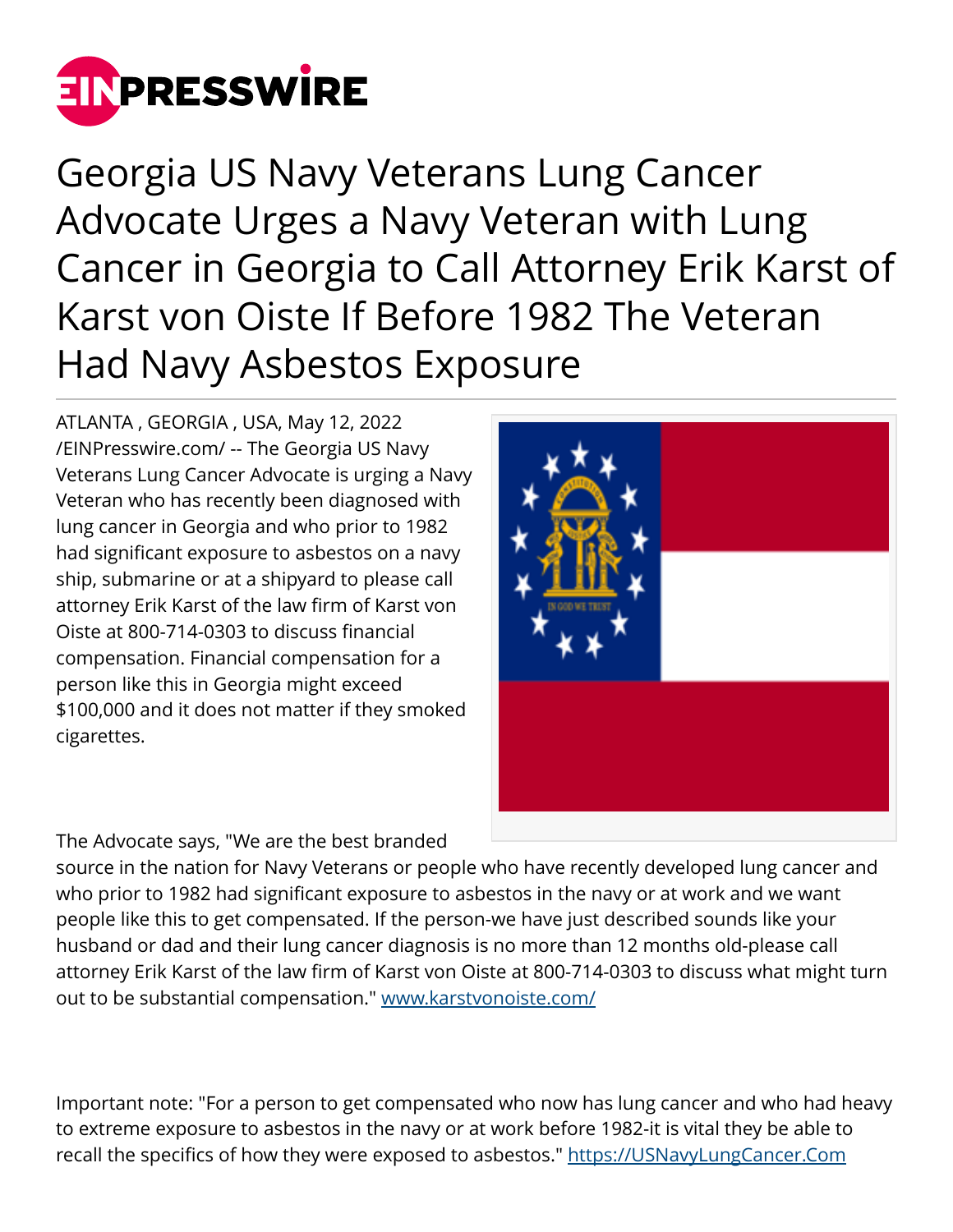The Georgia US Navy Veterans Lung Cancer Advocate offers their free services to US Navy Veterans with lung cancer in Atlanta, Augusta, Columbus, Athens, Macon or anywhere in Georgia.

<https://Georgia.USNavyLungCancer.Com>

High-risk work groups for exposure to asbestos in Georgia include US Navy Veterans, workers at Maxwell Air Force Base or Fort Rucker, workers at one of Georgia's 8 power plants, shipyard workers, oil refinery workers, steel mill workers,



pulp and paper mill workers, manufacturing workers, industrial workers, public utility workers, plumbers, electricians, auto mechanics, machinists, or miners. Typically, the exposure to asbestos occurred in the 1950's, 1960's, 1970's, or 1980's.

## "

The Advocate is urging a Navy Veteran who has lung cancer in Georgia and who prior to 1982 had exposure to asbestos in the navy to call attorney Erik Karst of Karst von Oiste at 800-714- 0303."

> *Georgia US Navy Veterans Lung Cancer Advocate*

The US Navy Veterans Lung Cancer Advocate says, "If your husband, dad, coworker or neighbor has just been diagnosed with lung cancer and you know they had significant exposure to asbestos in the navy, at a shipyard or while working at a factory, at power plant, public utility, or as a plumber, electrician welder, mechanic or any kind of skilled trades group in any state please have them call us anytime at 800-714-0303. Most people like this never get compensated-even though the asbestos trust funds were set up for them too. We are trying to change this sad fact." https:// USNavyLungCancer.Com

States with the highest incidence of lung cancer include Kentucky, West Virginia, Maine, Tennessee, Mississippi, Ohio, Indiana, Louisiana, Arkansas, Missouri, North Carolina, Rhode Island, Alabama, and Delaware. [www.karstvonoiste.com/](http://www.karstvonoiste.com/)

For more information about asbestos exposure please visit the NIH's website on this topic: [https://www.cancer.gov/about-cancer/causes-prevention/risk/substances/asbestos/asbestos](https://www.cancer.gov/about-cancer/causes-prevention/risk/substances/asbestos/asbestos-fact-sheet)[fact-sheet](https://www.cancer.gov/about-cancer/causes-prevention/risk/substances/asbestos/asbestos-fact-sheet).